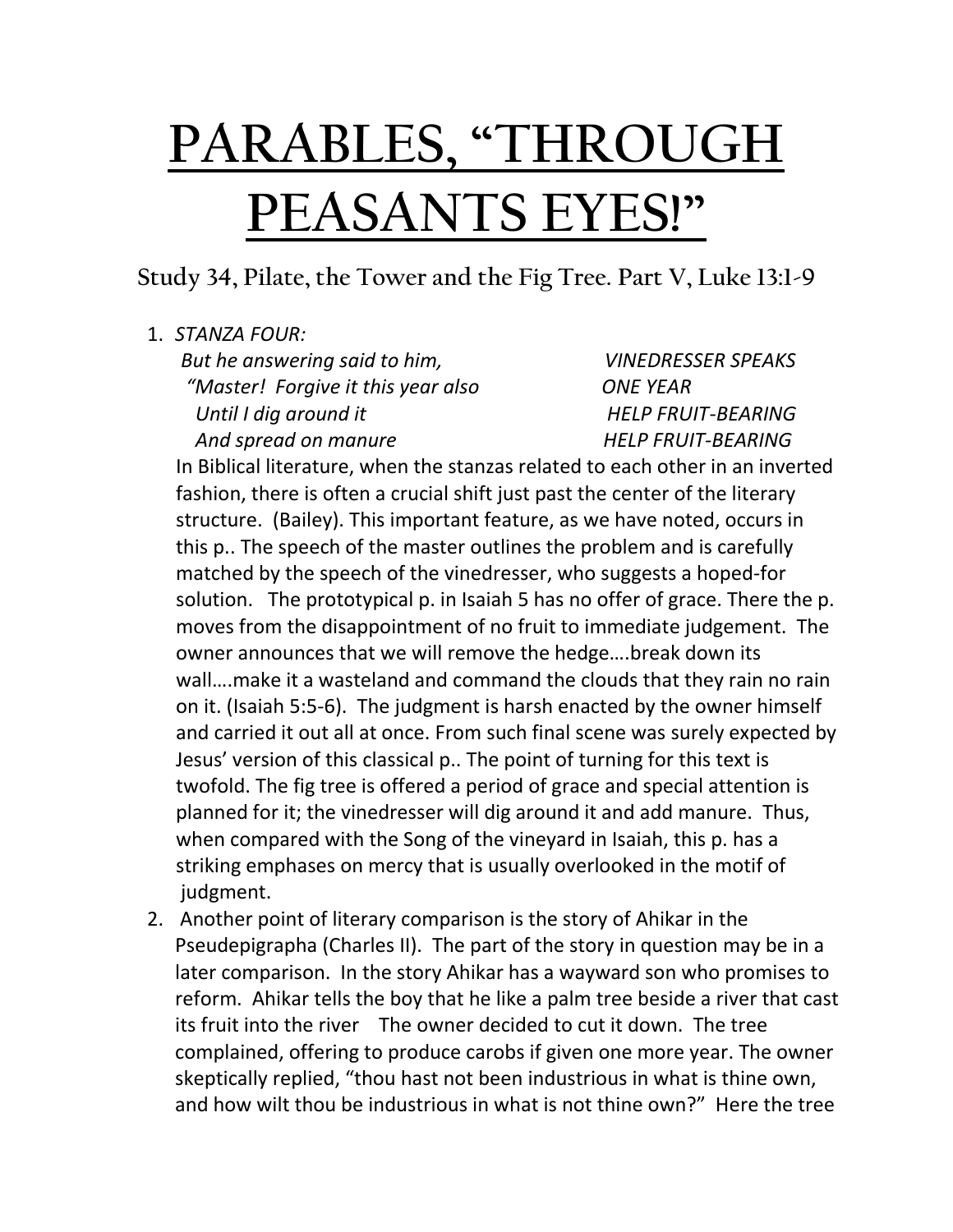itself is not pleading, and more important we are given a negative answer. The reader is left with a strong negative impression—nothing can be done—the situation is hopeless. Not so with the p of Jesus. In Jesus pa the fig tree is given one last chance. Again the theme of mercy is prominent.

- 3. The p. has two distinctive colloquialisms. The first is grammatical and the 2<sup>nd</sup> is cultural. The p. is told in the past tense. Suddenly in verse 8 there is a historical present, rare in Luke. That is the text suddenly shifts to the present tense and reads, "answer he says (sic) to him…." This shift adds a colloquial vividness to the telling of the story and suggests that Luke is using traditional material (Marshall). Then in Luke 20:19 bot the people and the leaders understand that the p is also told against the religious leadership and that this would have been immediately sensed by the listening audience, then we have a somewhat humorous peasant turn of phrase. The word "Manure," (Koprion) occurs only here in the NT. It is not the kind of language that is ordinarily used in religious illustrations. The vinedresser could have offered to spread on fresh earth, or water the tree each day, or even prune it back. IF the fig tree represents the scribes and the chief priests, and the p talks of the need to cast on some manure, then we have a clear case of what comedians would call "insult humor." What they need is a little manure spread around them. The original audience would have found this imagery humorous. Mild irreverence for people in power is usually appreciated by popular audience. With such details the spark and vitality of the p. appears long with its unmistakable cutting edge.
- 4. Christian allegorizers have had a field day with this p. through the centuries. The "three years" have become everything from 'law, prophets, and the Gospel' to the three years of Jesus' ministry. In such cases the allegorization is misleading, but harmless. But in this stanza the vinedresser has often been identified with Jesus, who then would be arguing with God the Father. Such an identification could have been hardly imagined by the original audience or part of Jesus' intention. The Christian allegorizer begins with his theology of the Trinity and from that makes the above identification. When he does so, God seems harsh and judgmental, and Jesus appears as gracious and loving, hence a split in the Trinity. For centuries, Islam views Christianity as Tritheistic; when such interpretations surface, unmistakable cracks appear in the concept of unity of God to the extent that in Isaiah 5, the owner is the farmer who both plants the vineyard and then tears it down, when it produces wild grapes.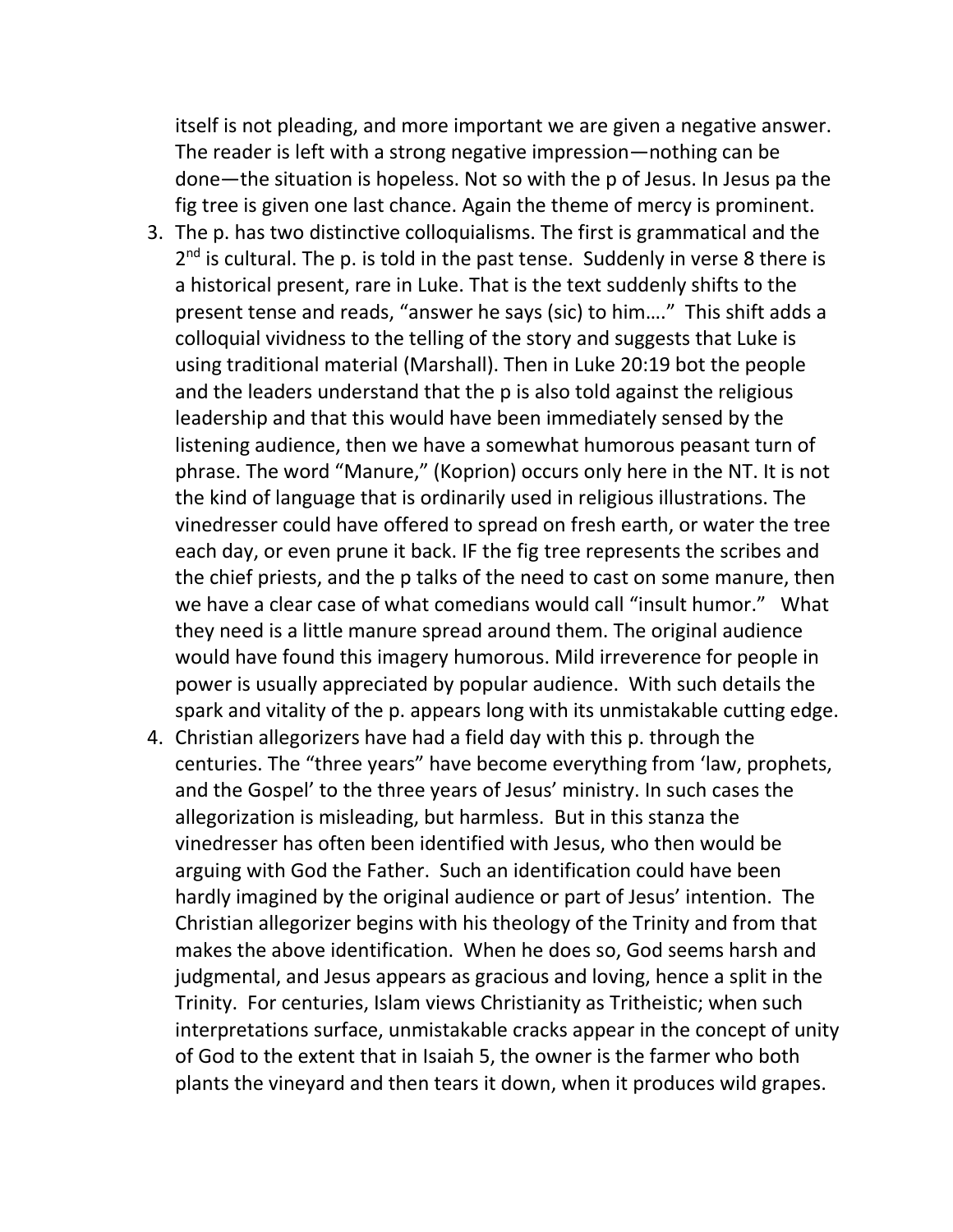Here two people debate the fate of the vineyard among themselves. It is far more appropriate to understand the debate as between mercy and judgment. Manson observes, "The conversation between the owner and his workers is reminiscent of Rabbinical passages in which the attributes of God debate, for this time, it's the attribute of mercy with justice. If God dealt with Israel by strict justice, Israel would perish. Be he does not. He gives another chance. And if madness to fly in the face of His justice, it is desperate wickedness to flout His mercy."

5. We agree with Manson's identification of the fig tree with Israel, but agree with his understanding of the debate between justice/mercy. Judgment requires that the tree be dug out for the stated reasons. Mercy pleads for more grace and a  $2<sup>nd</sup>$  chance. The same tension is felt throughout the entire OT and is intensely focused in prophets like Isaiah, who can thunder harsh oracles of judgment in one very and the next say; *"How can I give you up, O Ephraim!..... My heart recoils within me, my* 

*compassion grows warm and tender, (Hos. 11:8-9)."*

6. In this p mercy and judgment are given voices. They are personified by the owner and the vinedresser who struggle together over the unfruitful vine. The tension itself is deep within the heart of God. The theology of the Son of the vineyard in Isaiah 5 is powerfully reinforced by the use of wordplay. The last part of verse 7 reads,

"*And he looked for mishpat. (justice) And behold, mishpah (bloodshed)*

*For sedhaquh (righteousness)*

*But behold," se'aqah ( a cry)*

In Jesus' dialogue of the vineyard there is quite likely a similar use of wordplay. This wordplay surfaces in the old Syriac version of the p.. Given that the Syriac and Aramaic are dialects of the same language this wordplay may well have been present in the original Aramaic of the p. itself. It is as flows:

Dig it out=fsuqih

Forgive it/let it alone=shbuqih.

So the vinedresser pleads not fsuqih, (dig it out) but rather shbuqih. (forgive it). Thus the thrust of the main point in each voice (grace and judgment) is perhaps reinforce and made unforgettable by a skillfully constructed wordplay.